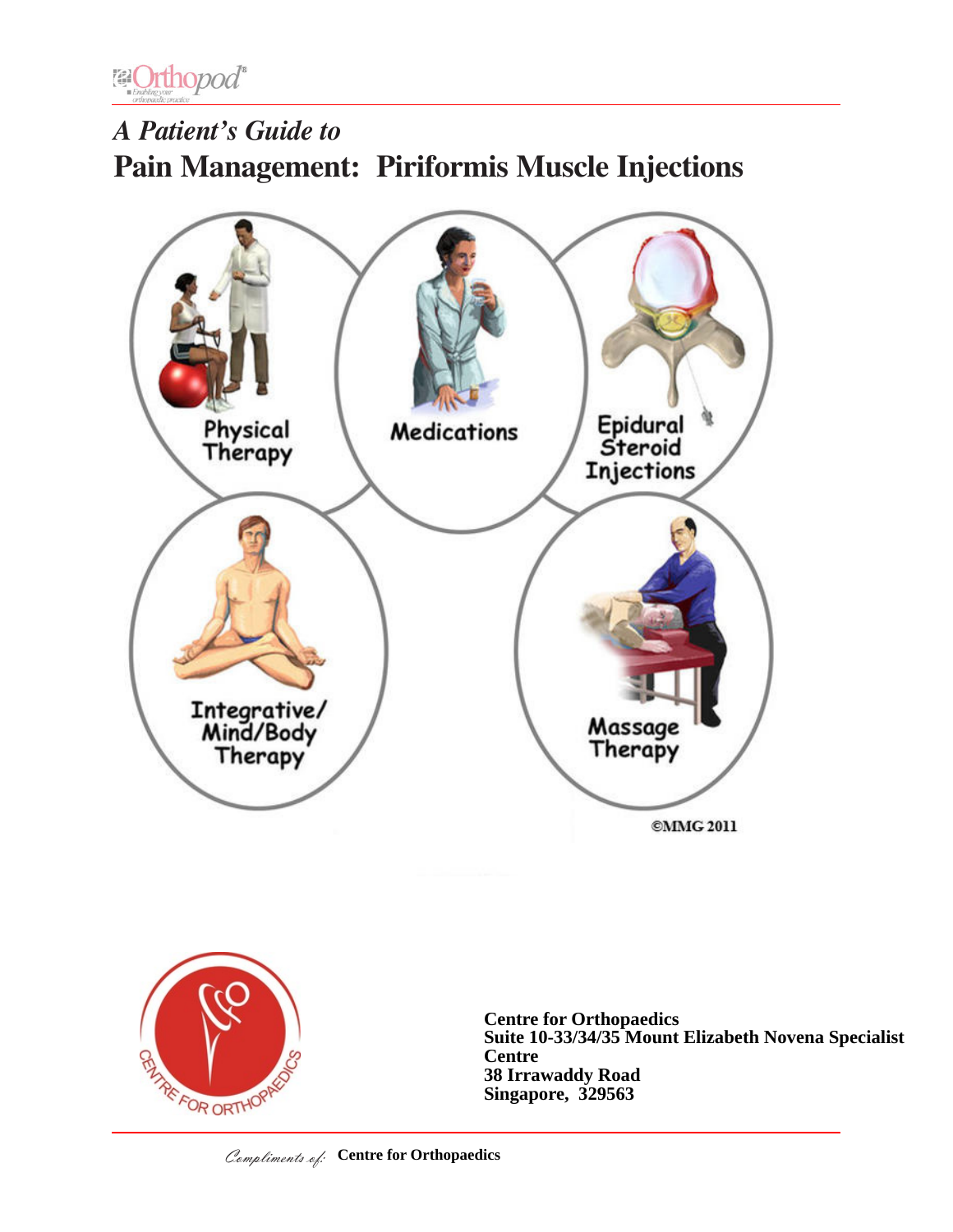ho*pod* 

DISCLAIMER: The information in this booklet is compiled from a variety of sources. It may not be complete or timely. It does not cover all diseases,<br>physical conditions, ailments or treatments. The information yould NOT be



# **Centre for Orthopaedics**

Please take the time to explore our web office. Discover all we have to offer. We hope you will find the time spent on our website rewarding and informative. Here at the Centre for Orthopaedics, we are dedicated to providing ways for those we serve to access the information needed to make informed decisions about healthcare in orthopaedic and sports medicine.

We encourage you to explore our site and learn more about our practice, staff, facilities and treatment options. Check out the Patient Resources section of our site. You will find educational materials to help you understand orthopaedic problems and what options for treatment are available in our clinic.

The Staff of the Centre for Orthopaedics.



Centre for Orthopaedics Suite 10-33/34/35 Mount Elizabeth Novena Specialist Centre 38 Irrawaddy Road Singapore, 329563 Phone: (65) 6684 5828 Fax: (65) 6684 5829 sharon@cfo.com.sg http://www.cfo.com.sg

*All materials within these pages are the sole property of Medical Multimedia Group, LLC and are used herein by permission. eOrthopod is a registered trademark of Medical Multimedia Group, LLC.*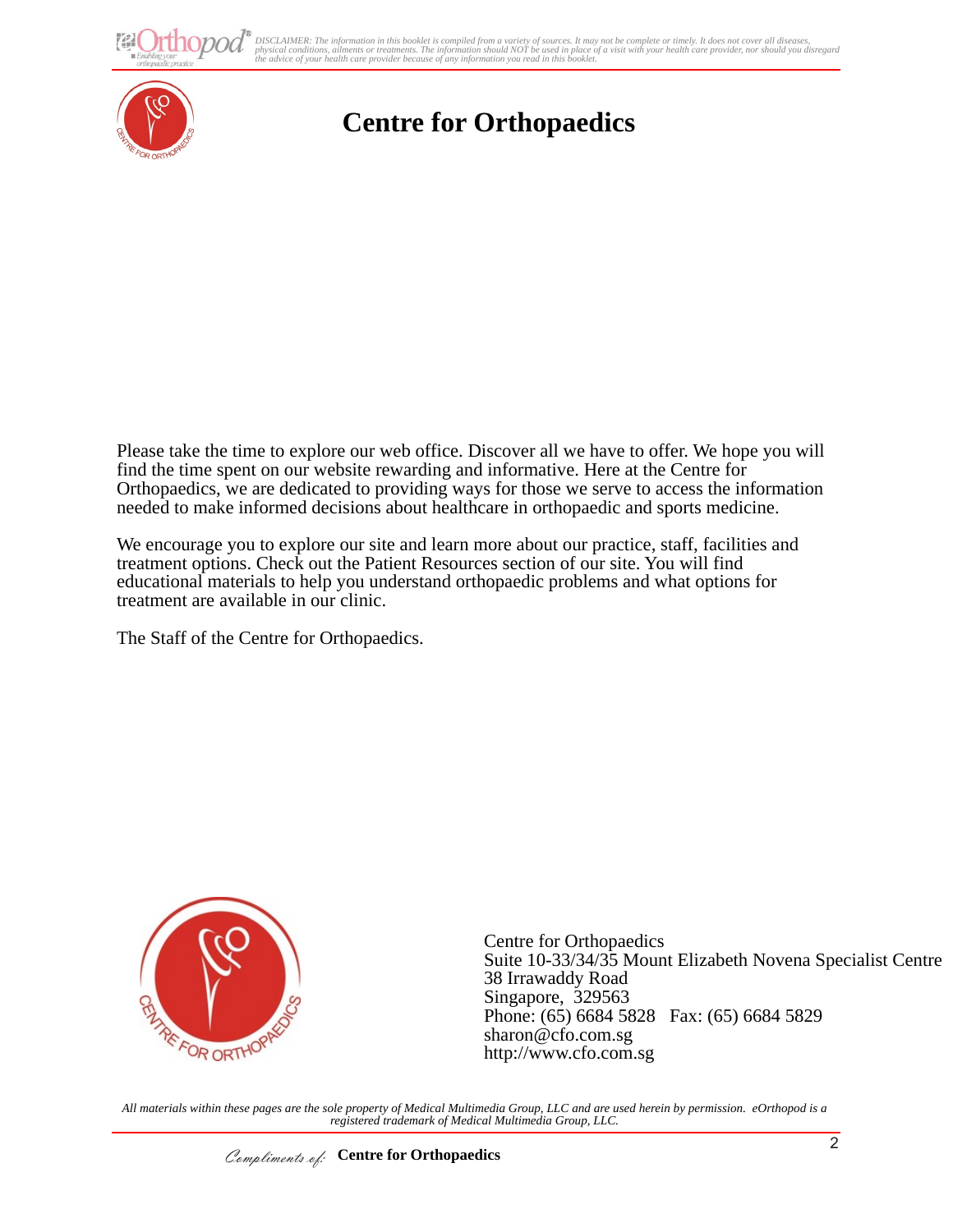



### Introduction

**@Orthopod®** 

*Piriformis muscle injections* are commonly used to determine what is causing buttock and sciatica type pain. Piriformis muscle injections are both *diagnostic injections* and *therapeutic injections*,meaning that they help your doctor determine the cause of your back pain and may or may not provide you with relief from the pain. These injections eliminate pain temporarily by paralyzing the piriformis muscle and stopping spasm in the muscle. If the piriformis muscle is injected and your pain goes away for several days, then it is very likely that a portion of your pain is caused by piriformis syndrome. Once you and your doctor know what structure is causing your pain, you can begin to explore options for treating the condition.

### **This guide will help you understand**

- **where the injection is given**
- **what your doctor hopes to achieve**
- **what you need to do to prepare**
- **what you can expect from the injection**
- **what might go wrong**

### Anatomy

What parts of the body are involved?

To perform a piriformis muscle injection, your doctor inserts a needle into the piriformis muscle. The piriformis muscle begins inside the pelvis where it attaches to the sacrum and travels out of the pelvis to attach to the top of the femur or thigh bone. The sacrum is a triangular-shaped bone that connects the pelvic bones at the base of the spine.



The piriformis muscle is one of the *external rotators* of the hip and leg. This means that as the muscle works, it helps to turn the foot and leg outward. The piriformis muscle can cause problems when spasm of the muscle irritates the sciatic nerve. The lower lumbar spinal nerves leave the spine and join to form the sciatic nerve. The sciatic nerve leaves the pelvis through an opening called the sciatic notch. The sciatic nerve runs under (and sometimes through) the piriformis muscle on its way out of the pelvis.

### Rationale

What does my physician hope to achieve?

Your doctor is recommending a *piriformis muscle injection* to try and determine if piriformis muscle spasm is the cause of your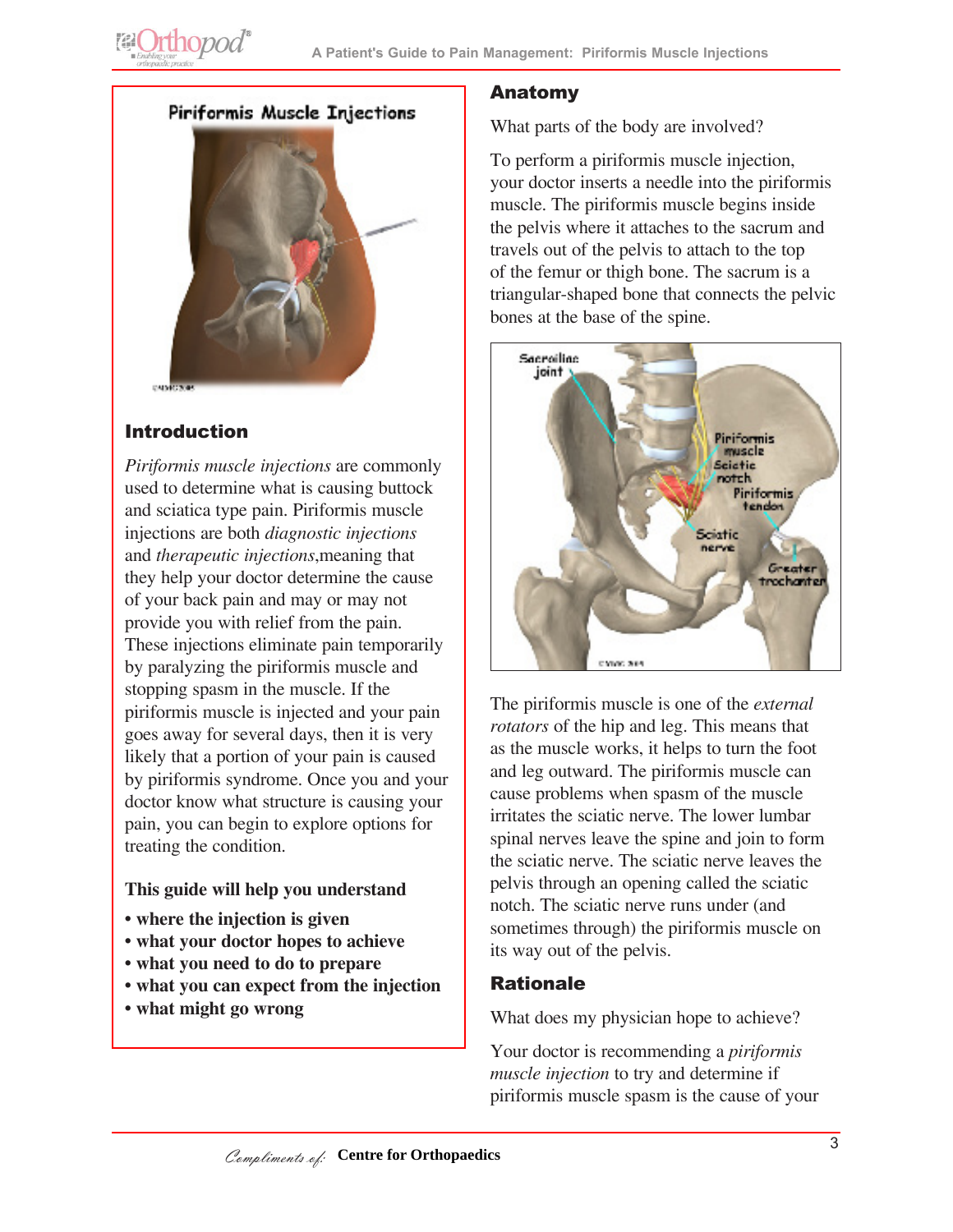pain. This type of injection is primarily a diagnostic injection. The injection may only help your pain temporarily, sometimes just for a few hours. Once your doctor is sure that it is the piriformis muscle causing your pain, other procedures may be recommended to reduce your pain for a longer period of time.

**POrthopod**®



The piriformis muscle and tendon travel over the top of the sciatic nerve as the nerve leaves the pelvis at the sciatic notch. Spasm in the piriformis muscle can cause pain by squeezing against the sciatic nerve. This causes the nerve to become irritated and inflamed - resulting in pain in the buttock and leg. This condition is referred to as *piriformis syndrome*.



If the spasm continues, the muscle may become contracted (or shortened). This increases the pain and inflammation. To reverse the contracture, the muscle and tendon need to be stretched and lengthened back to normal. Paralyzing the muscle temporarily with an injection can make the stretching less painful, more effective, and speed up the process of lengthening the muscle and tendon.

If the stretching program fails to correct the problem, surgery to lengthen the tendon is an option. Before considering surgery, it is necessary to confirm the diagnosis as best as possible, so the information from the injection is important. If the injection temporarily relieves your symptoms, then the surgeon is more comfortable that the surgery is indicated and has a good chance of helping your problem. If the injection does not help, then some other cause of your symptoms may need to be considered.

During a piriformis muscle injection, the medications that are normally injected include a local anesthetic and cortisone. The anesthetic medication, such as lidocaine or bupivicaine, is the same medication used to numb an area when you are having dental work or having a laceration sutured. The medication causes temporary paralysis of the piriformis muscle lasting one hour to six hours, depending on which type of anesthetic is used.

Cortisone is an extremely powerful antiinflammatory medication. When this medication is injected into a painful, inflamed muscle, it can reduce the inflammation and swelling. Reducing the inflammation reduces pain. If cortisone is also injected into the piriformis muscle at the same time, you may get several weeks' worth of relief from your pain. This can allow you to get started in a physical therapy program, strengthening and stretching the piriformis muscle to reduce the contracture and the spasm in the muscle.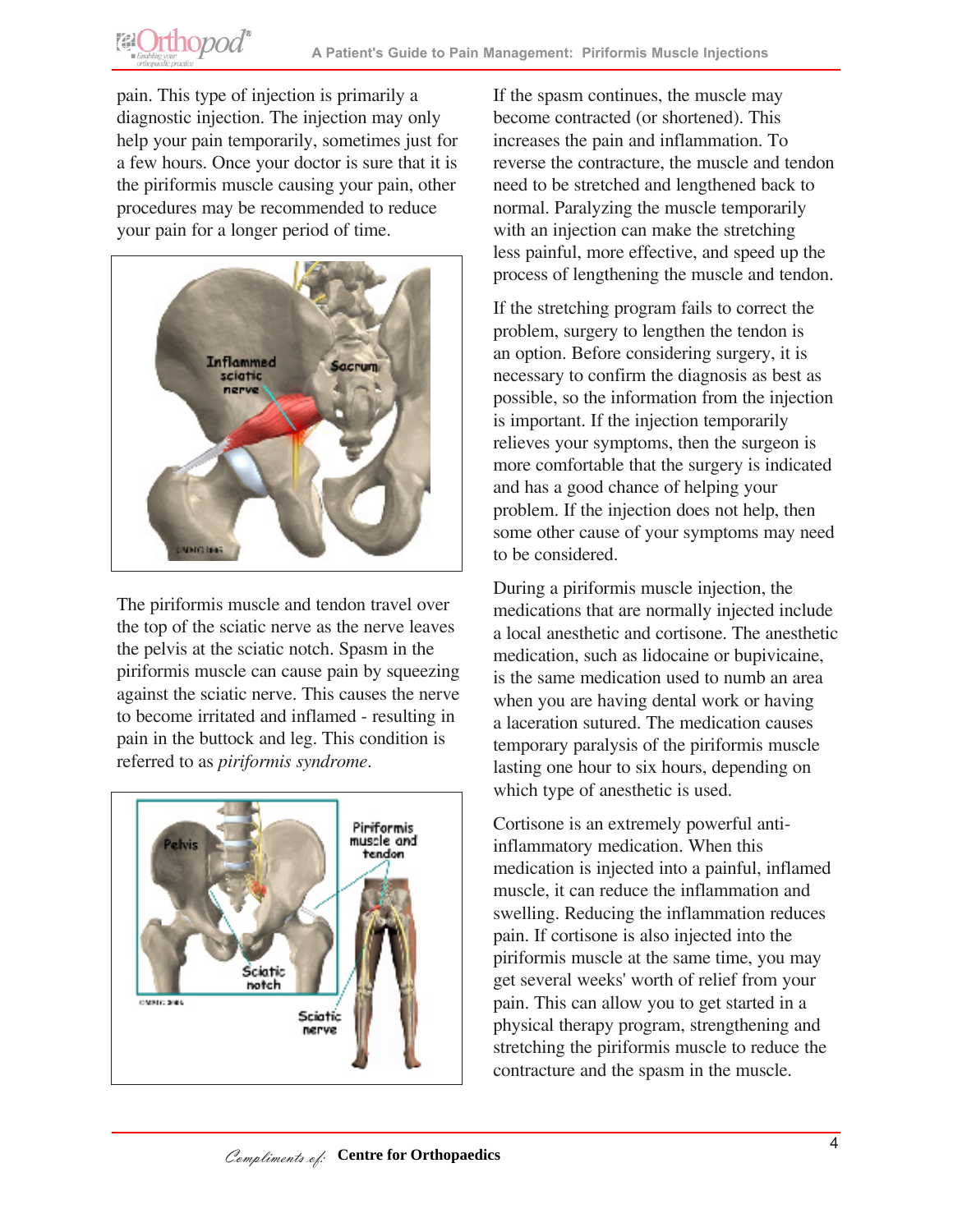

# **Preparations**

How will I prepare for the procedure?

Your doctor may tell you to be *NPO* for a certain amount of time before the procedure. This means that you should not eat or drink *anything* for the amount of time before your procedure. This means no water, no coffee, no tea - not anything. You may receive special instructions to take your usual medications with a small amount of water. Check with your doctor if you are unsure what to do.

You may be instructed to discontinue certain medications that affect the clotting of your blood several days before the injection. This reduces the risk of excessive bleeding during and after the injection. These medications may include the common Non-Steroidal Anti-Inflammatory Drugs (NSAIDs) such as aspirin, ibuprofen, naproxen and many other medications that are commonly used to treat arthritis. If you are taking any type of blood thinning medication you should let your doctor know. You will most likely need to have this medication regulated or temporarily discontinued prior to the injection. Your doctor will need to determine if it is safe to discontinue these medications in order to have the injection.

You may need to arrange to have transportation both to and from the location where you will undergo the injection. Wear loose fitting clothing that is easy to take off and put on. You may wish to take a shower the morning of the procedure, using a bactericidal soap to reduce chances of infection. Do not wear jewelry or any type of scented oils or lotions.

## Procedure

What happens during the procedure?

When you are ready to have the injection, you will be taken into the procedure area and an IV will be started. The IV allows the



nurse or doctor to give you any medications that may be needed during the procedure. The IV is for your safety because it allows a very rapid response if you have a problem during the procedure, such as an allergic reaction to any of the medications injected. If you are in pain or anxious, you may also be given medications through the IV for sedation during the procedure.



Piriformis muscle injections are done with the help of *fluoroscopic* guidance. The *fluoroscope* is an x-ray machine that allows the doctor to actually see an x-ray image while doing the procedure. This allows the doctor to watch where the needle goes as it is inserted. This makes the injection much safer and much more accurate. Once the needle is in the right location, a small amount of radiographic dye is injected. This liquid dye shows up on the x-ray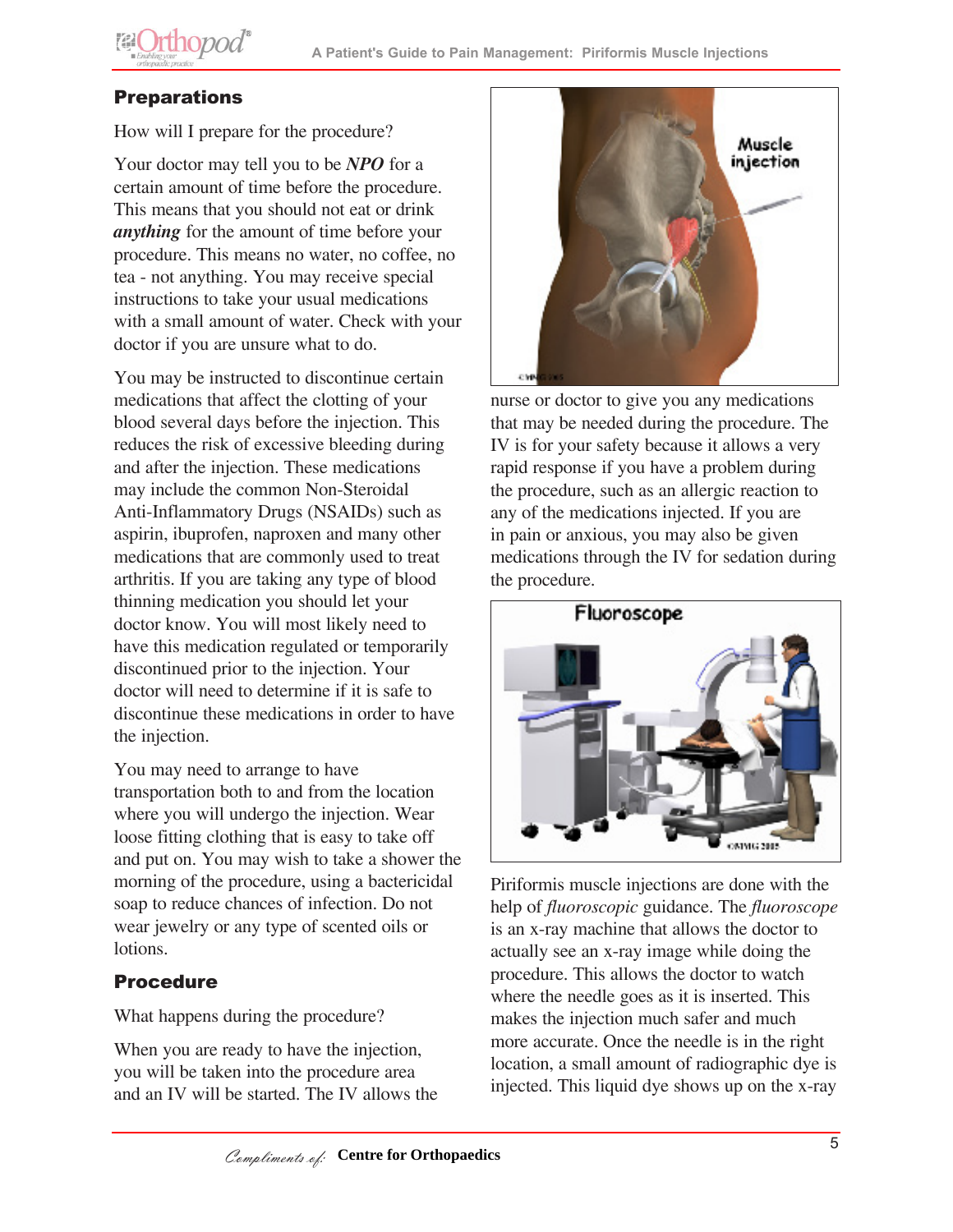# **@Orthopod®**

image, and the doctor can watch where it goes. The anesthetic medication and the cortisone will go in the same place. The doctor wants to make sure the injection will put the medication where it can do the most good. Once the correct position is confirmed, the anesthetic and cortisone are injected, and the needle is removed.

You will then be taken out of the procedure room to the recovery area. You will remain in the recovery area until the nurse is sure that you are stable and you do not have an allergic reaction to the medications. The anesthetic may cause some temporary numbness and weakness. You will be free to go when these symptoms have resolved.

# Complications

What might go wrong?

There are several complications that may occur during or after the piriformis muscle injection. Injection procedures are safe and unlikely to result in a complication, but no procedure is 100% foolproof. This document doesn't provide a complete list of the possible complications, but it does highlight some of the most common problems. Complications are uncommon, but you should know what to watch for if they occur.

# Allergic Reaction

Like most procedures where medications are injected, there is always a risk of allergic reaction. The medications that are commonly injected include lidocaine, bupivicaine, radiographic dye, and cortisone. Allergic reactions can be as simple as developing hives or a rash. They can also be life threatening and restrict breathing. Most allergic reactions will happen immediately while you are in the procedure room so that help is available immediately. Most reactions are treated and cause no permanent harm. You should alert your doctor if you have known allergies to any of these medications.

### Infection

Several types of infections are possible complications of piriformis injections. Any time a needle is inserted through the skin, there is a possibility of infection. Before any injection is done, the skin is cleansed with a disinfectant and the health care provider doing the injection uses what is called *sterile technique*. This means that the needle and the area where the needle is inserted remains untouched by anything that is not sterile. The provider may also use sterile gloves.

Infections can occur just underneath the skin, in a muscle, or in the deep tissues of the buttock. You should watch for signs of increasing redness, swelling, pain, and fever. Almost all infections will need to be treated with antibiotics. If an abscess forms, then a surgical procedure may be necessary to drain the pus in the abscess. Antibiotics will also be necessary to treat the infection.

## Increased Pain

Not all injections work as expected. Sometimes, injections cause more pain. This may be due to increased spasm in the muscles around the injection. The increased pain is usually temporary, lasting a few hours or a few days. Once the medication has a chance to work, the injection may actually perform as expected and reduce your pain. Increased pain that begins several days after the injection may be a sign of infection. You should alert your doctor if this occurs.

# After Care

What happens after the procedure?

If everything goes as planned, you will be able to go home soon after the injection, probably within one hour. After most types of pain injections, you will probably not have any restrictions on activity or diet following the procedure.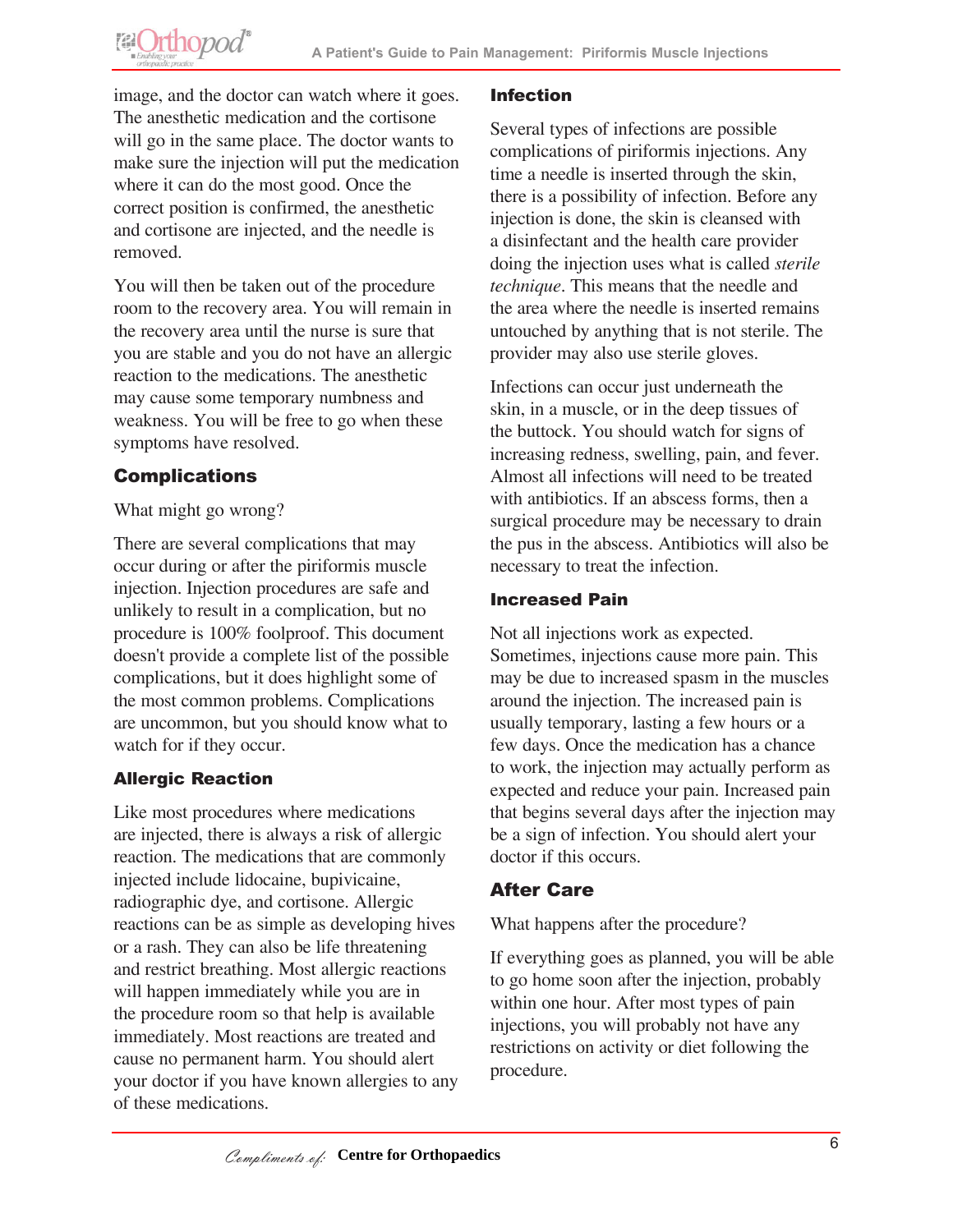# Orthopod<sup>®</sup> **FALL**

When the pain injection is a diagnostic injection, your doctor will be interested in how much the pain is reduced while the anesthetic, or the numbing medication, is working. You may be given a pain diary to record what you feel for the next several hours. This is important for making decisions, so keep track of your pain.

Most doctors will arrange a follow-up appointment, or phone consult, within one or two weeks after the procedure to see how you are doing and what effect the procedure had on your symptoms.

And remember, injections are not usually a cure for your pain; they are only a part of your overall pain management plan. You will still need to continue working with the other recommendations from your pain management team.